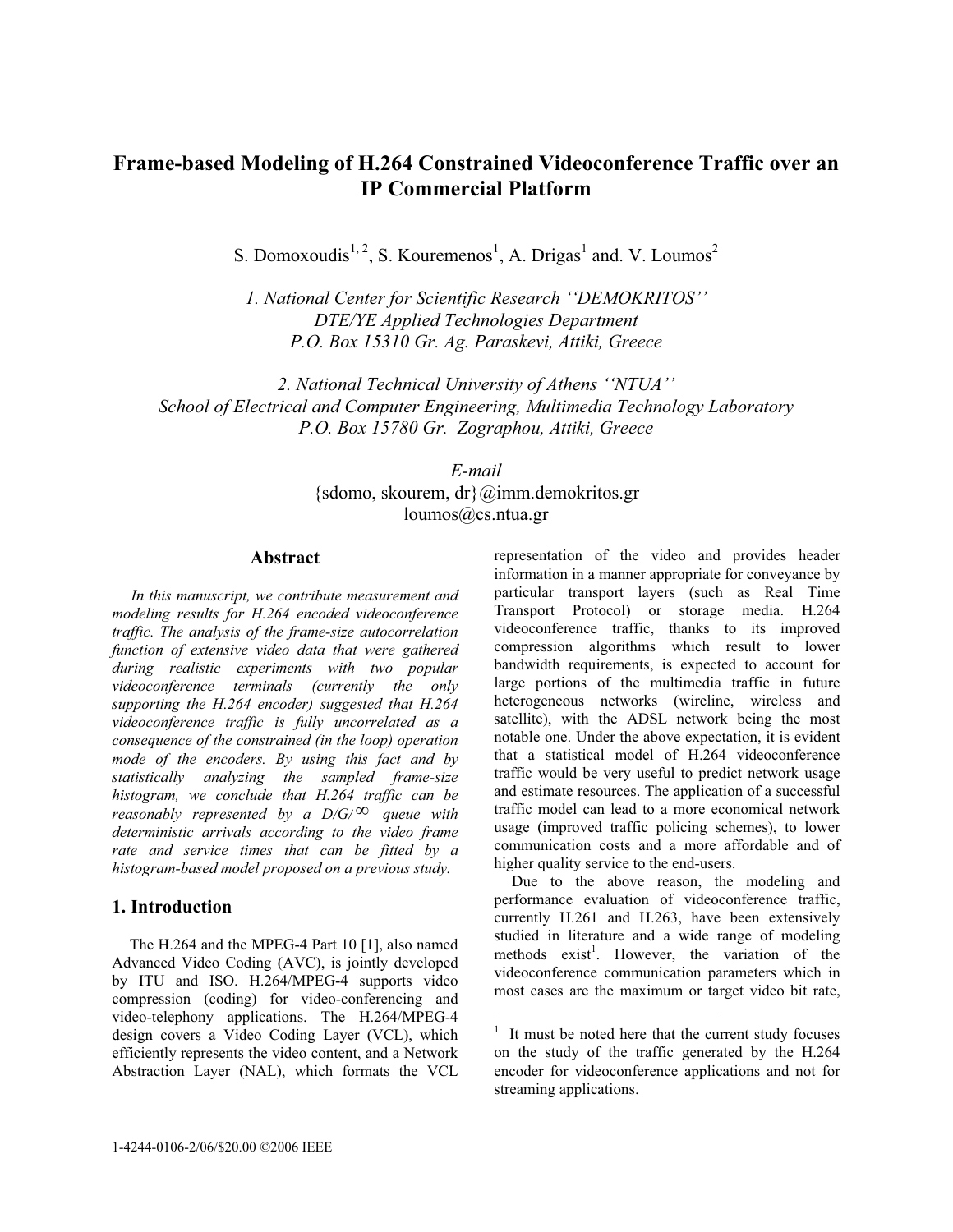the frame rate, the used encoder, the differences in the video coding algorithm implementations and finally the variety of the visual contents (low and high motion head&shoulders, sign language, telemedicine) turn accurate videoconference traffic modeling into a complex procedure. The results of relevant early studies [2]-[10], concerning the statistical analysis of variable bit rate videoconference streams being multiplexed in ATM networks, indicate that the histogram of the videoconference frame-size sequence exhibits an asymmetric bell shape and that the autocorrelation function decays approximately exponentially to zero.

In [11], a study of videoconference traffic (H.261 and H.263) measurement and simulation indicated the influence of the session parameters (codec, quality, frame rate) on the generated traffic pattern. Again, the sample histogram had a bell-shape and the autocorrelation function decayed quickly to zero. A normal mixture distribution, as a method for fitting the sample histogram, was proposed in [12], and it was proved that it performed better than the simple Gamma and Log-normal distributions.

In [13], the authors observed that the DAR and GBAR models cannot model a variety of sources and perform unsteadily. To overcome this unsteadiness, they adjusted the DAR model by introducing a marginal matching technique and a random variable chosen from a uniform distribution. Of particular relevance to our work is the approach in [14], where an extensive study on multipoint videoconference traffic (H.261-encoded) modeling techniques was presented. In this study, the authors discussed methods for correctly matching the parameters of the modeling components to the measured H.261-encoded data derived from realistic multipoint conferences (in ''continuous presence'' mode). Two new histogrambased methods for fitting the empirical frame-size histogram, namely, LVMAX and C-LVMAX were proposed. C-LVMAX was indicated as the one that can capture accurately enough - with respect to queuing the sample histogram due to its dominance near the tail.

Our modeling approach, in this study, is based on the recommendations towards a good traffic model that were proposed in [15]. According to them, a model must be realistic, reusable and computationally efficient. In order not to decline from the above requirements, our study was based on realistic experimental data, on-line encoded, derived from a variety of experimental conditions and on the modification of well-established and simple models proposed in literature.

Due to the advances of H.264, it is expected that it will prevail in future networks and mobile application systems, making traffic modeling and characterization of H.264 video streams a useful tool for network managers and designers. In this respect, this paper studies the output traffic from an H.264 codec at the frame level. In particular, the work focuses on video traffic that is generated by VBR H.264 coding since it offers relatively constant quality and has less bandwidth and storage capacity requirements.

The rest of the manuscript is structured as follows: section 2 describes the experiment characteristics and presents the first-order statistical quantities of the measured data. Section 3 discusses appropriate methods for parameter assessment of the encoded traffic. Finally, section 4 culminates with conclusions and pointers to further research.

## **2. The experimental and measurement work**

The study reported in this manuscript employed measurements of the IP traffic generated by the H264 videoconference encoder. More explicitly, we measured the traffic generated by the H.264 encoder included in the following videoconference software tools: VCON Vpoint HD [18] and Polycom PVX [19], which are the only videoconference applications that support H.264. We must note that VCON Vpoint HD could not establish an H.264 connection with Polycom PVX and vide versa. This is due to the fact that the RTP payload format for the H.264 has still some open issues (media unaware fragmentation). More explicitly, the clients use different RTP payload types to communicate.

At this point, we may discuss about the basic functionality of the examined video systems which is a fundamental factor in the derived statistical features of the encoded traffic and a basic reason of the experiments' philosophy we followed. The rate control parameter (bandwidth and frame rate) sets a traffic policy, i.e. an upper bound on the encoded traffic according to the user's preference (obviously depending on his/her physical link). An encoder's conformation to the rate control of the system is commonly performed by reducing the video quality (and consequently the frame size quantity) through the dynamic modulation of the quantization level. In the case of Vpoint, and Polycom, the frame rate remains invariant and a video quality reduction is performed when the exhibited video bit rate tends to overcome the bandwidth bound. This threshold can be set through the network setting of each client. Moreover, Vpoint utilizes adaptive bandwidth adjustment (ABA).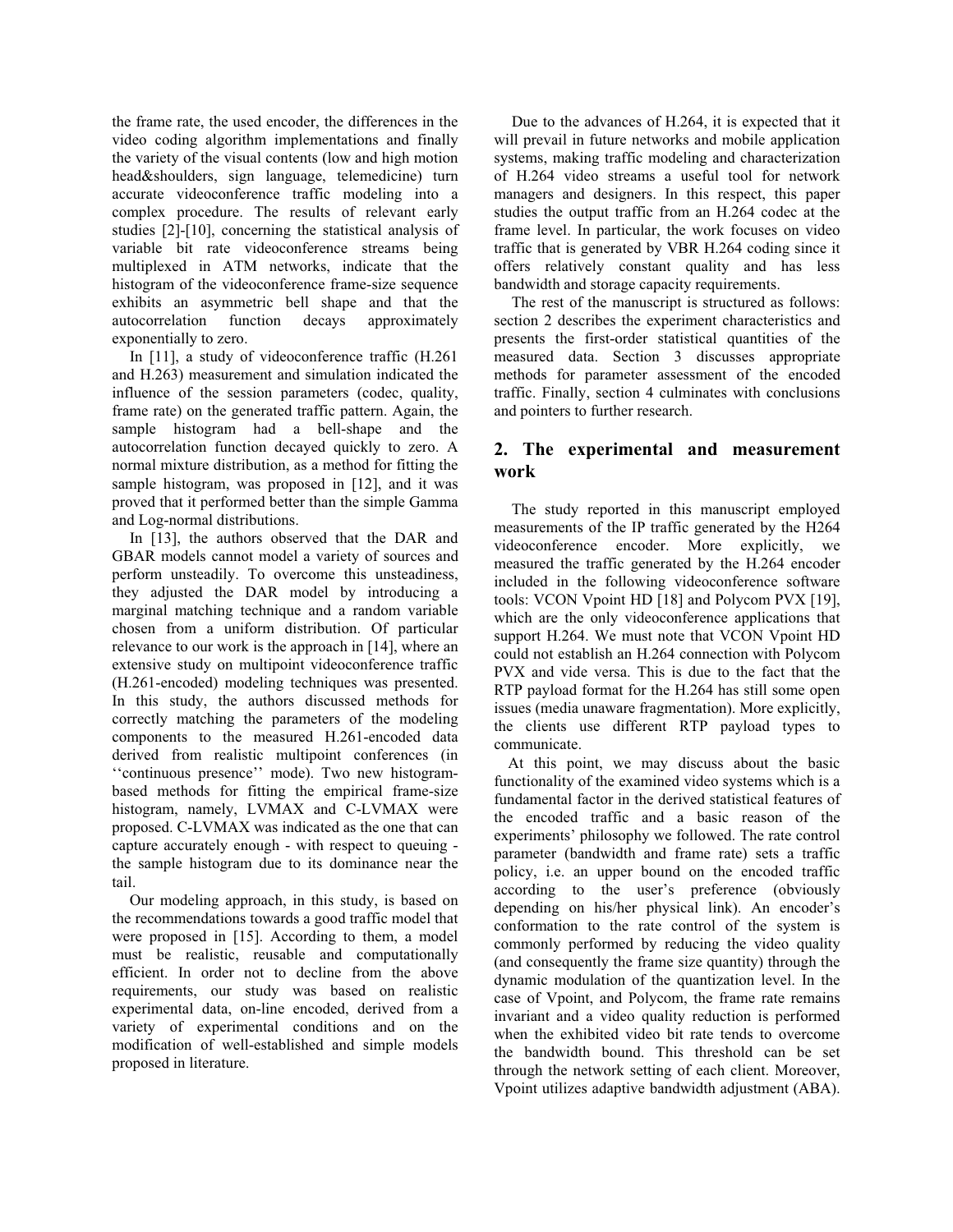ABA works primarily by monitoring packet loss. If the endpoint detects that packet loss exceeds a pre-defined threshold, it will automatically drop to a lower conference data rate while instructing the other conference participant's endpoint to do the same.

| <b>Exp</b>                                     | VCON <sub>1</sub> |        | VCON <sub>2</sub> |         |
|------------------------------------------------|-------------------|--------|-------------------|---------|
| <b>Content</b>                                 | Low(A)            | Low(B) | High(A)           | High(B) |
| <b>Scenario</b>                                | <b>320 Low</b>    |        | 320 High          |         |
| <b>Duration</b><br>(sec)                       | 3600              |        | 3600              |         |
| <b>Video</b><br><b>Frames</b>                  | 90001             | 89997  | 89911             | 89918   |
| <b>Video Bit</b><br>Rate<br>(Kbits/Sec)        | 300.88            | 300.87 | 300.92            | 300.93  |
| <b>Frame rate</b>                              | 25.000            | 24.999 | 24.975            | 24.977  |
| <b>Average</b><br><b>Frame Size</b><br>(Bytes) | 1504              | 1504   | 1506              | 1506    |
| <b>Min Frame</b><br><b>Size (Bytes)</b>        | 772               | 260    | 340               | 260     |
| <b>Max Frame</b><br><b>Size (Bytes)</b>        | 2344              | 2328   | 3308              | 2828    |
| <b>Variance</b>                                | 234               | 240    | 820               | 843     |

**Table 1a**: Statistical quantities of the sample frame-size sequences of VCON Vpoint HD

During the experiments, two ''talking-heads'' rawformat video contents were imported in the video systems through a Virtual Camera tool [20] and then peer-to-peer sessions of one hour were employed in order to ensure a satisfactory trace length for statistical analysis. These contents were offline produced by a typical webcam in uncompressed RGB-24 format: one with mild movement and no abrupt scene changes, ''listener'', (Low) and one with higher motion activities and occasional zoom/span corresponding to the action of bringing stuff closer to the camera (e.g. to let the other party see what is on a piece of paper), ''talker'' (High). The video size was QVGA (320x240) in both cases. The target video bit rates that were imposed are shown in Table 1. In each experiment, the UDP packets were captured by a network sniffer and the collected data were further post-processed at the frame  $level<sup>2</sup>$  by tracing a common packet timestamp. The produced frame-size sequences were used for further statistical analysis.

Specific parameters shown in Table 1a-1b, for the High and Low traces, depend on the particular coding

-

implementation, the nature of the moving scene, and the confidence of the measured statistics.

Some primary conclusions, as supported by the experiments' results (see Table 1a-1b), arise concerning the statistical trends of the encoders' traffic patterns. For all the encoders, the use of the High content led to higher rate results (as reasonable). Similar results were observed for the mean frame size and variance quantities. In all cases, the variance quantities of the High content were higher than that of Low.

| <b>Exp</b>                                     | <b>Polycom 1</b> |        | <b>Polycom 2</b> |         |
|------------------------------------------------|------------------|--------|------------------|---------|
| <b>Content</b>                                 | Low (A)          | Low(B) | High(A)          | High(B) |
| <b>Scenario</b>                                | <b>384 Low</b>   |        | 384 High         |         |
| <b>Duration</b><br>(sec)                       | 3600             |        | 3600             |         |
| <b>Video</b><br><b>Frames</b>                  | 107546           | 94282  | 107515           | 83020   |
| <b>Video Bit</b><br>Rate<br>(Kbits/Sec)        | 345.56           | 335.04 | 345.62           | 329.57  |
| <b>Frame rate</b>                              | 29.874           | 26.189 | 29.865           | 23.061  |
| <b>Average</b><br><b>Frame Size</b><br>(Bytes) | 1446             | 1599   | 1447             | 1786    |
| <b>Min Frame</b><br><b>Size (Bytes)</b>        | 452              | 692    | 596              | 612     |
| <b>Max Frame</b><br><b>Size (Bytes)</b>        | 3700             | 4228   | 2992             | 5916    |
| <b>Variance</b>                                | 11896            | 31959  | 12833            | 129700  |

**Table 1b**: Statistical quantities of the sample frame-size sequences of Polycom PVX

At this point, it must be noted that both implementations tend to adjust their quality in a "greedy" manner so as to use up as much of the allowed bandwidth as possible.

## **3. Traffic analysis and modeling assessment**

The measured traffic analysis for all experimental sets confirms the general body of knowledge that literature has formed concerning videoconference traffic. Traffic analysis was employed for all experimental cases (for both high and low motion contents). More explicitly, in all cases (only High case is depicted), the frame-size sequence can be represented as a stationary stochastic process, with a frequency histogram narrow-shaped (more narrow in the case of Vpoint), see figures  $1((a),(b)).$ 

 $2$  It is important to note, here, that analysis at the MacroBlock (MB), as in [16], level has been examined and found to provide only a typical smoothing in the sample data. We believe that the analysis at the frame level is simpler and offers a realistic view of the traffic.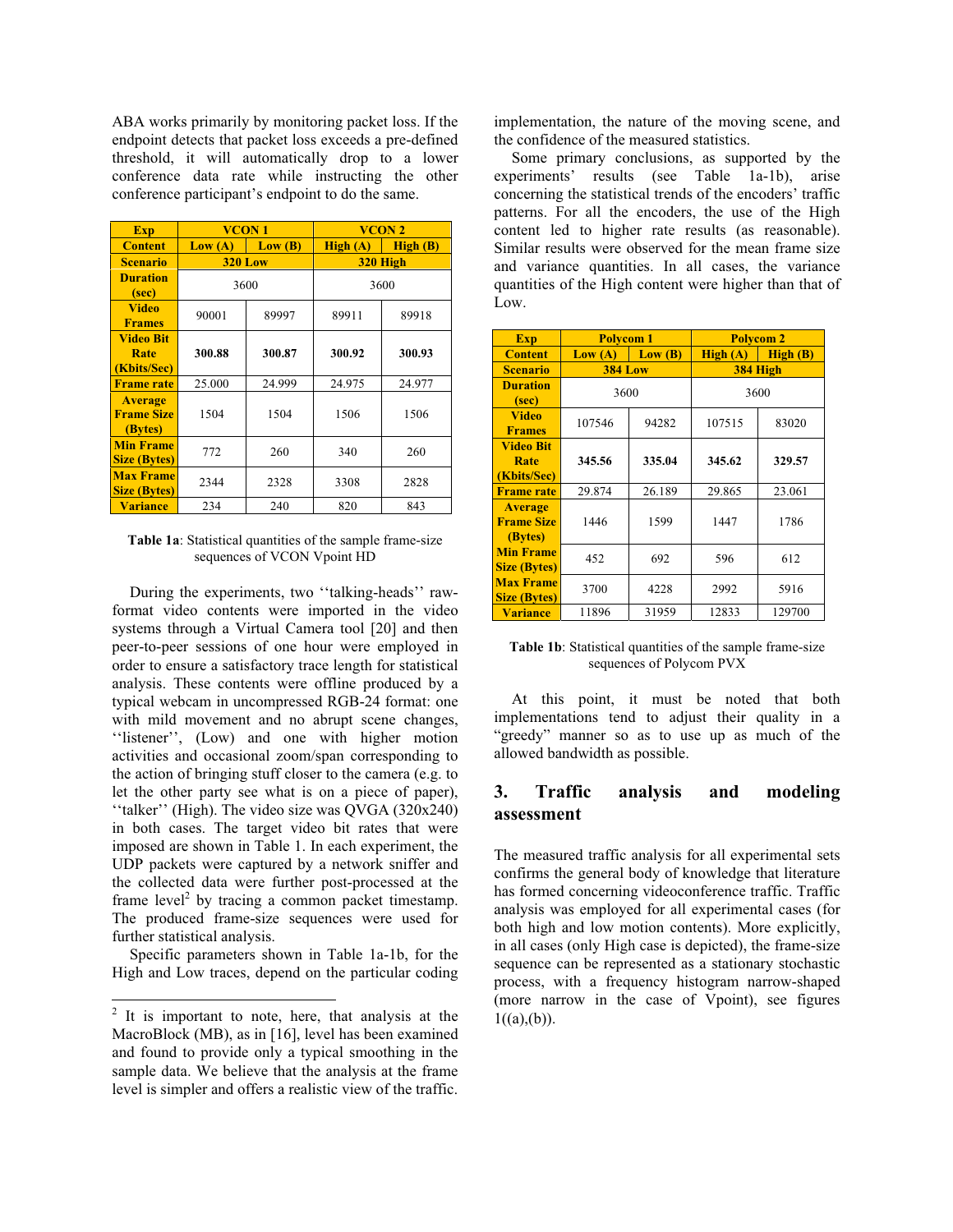

**Figure 1a**: Frame-size histogram vs C-LVMAX fit (Polycom PVX – High)



**Figure 1b**: Frame-size histogram vs C-LVMAX fit (VCON Vpoint HD – High)

The narrowness of the frame-size histograms can be easily explained by the improved compression algorithms used by the encoders that give smaller frame sizes. In fact, the case of Vpoint could be characterized as a case of CBR transmission (as it mostly sends frames with approximately the same sizearound 1500 bytes). However, modeling of the total traffic, including the frame-sizes of smaller frequency could be useful for traffic policing purposes.



**Figure 2a**: Autocorrelation Graph for Polycom PVX (High)



**Figure 2b**: Autocorrelation Graph for VCON Vpoint HD (High)

Furthermore, the AutoCorrelation Function (ACF) of the constrained traffic appeared to have values near zero denoting that the examined traffic is uncorrelated and exhibits no short-range dependence (see figures  $2((a),(b))$  as generally proved for H.261 and H.263 videoconference traffic [17].

This result is very critical in queuing as the shortterm correlation parameter has been found to affect strongly buffer occupancy and overflow probabilities for videoconference traffic. As a consequence, we can reasonably say that a  $D/G/\infty$  queue is a proper model in the case of the examined traffic.

This turns constrained videoconference traffic more amenable to traffic modeling than its counterpart unconstrained of H.261 and H.263 as only the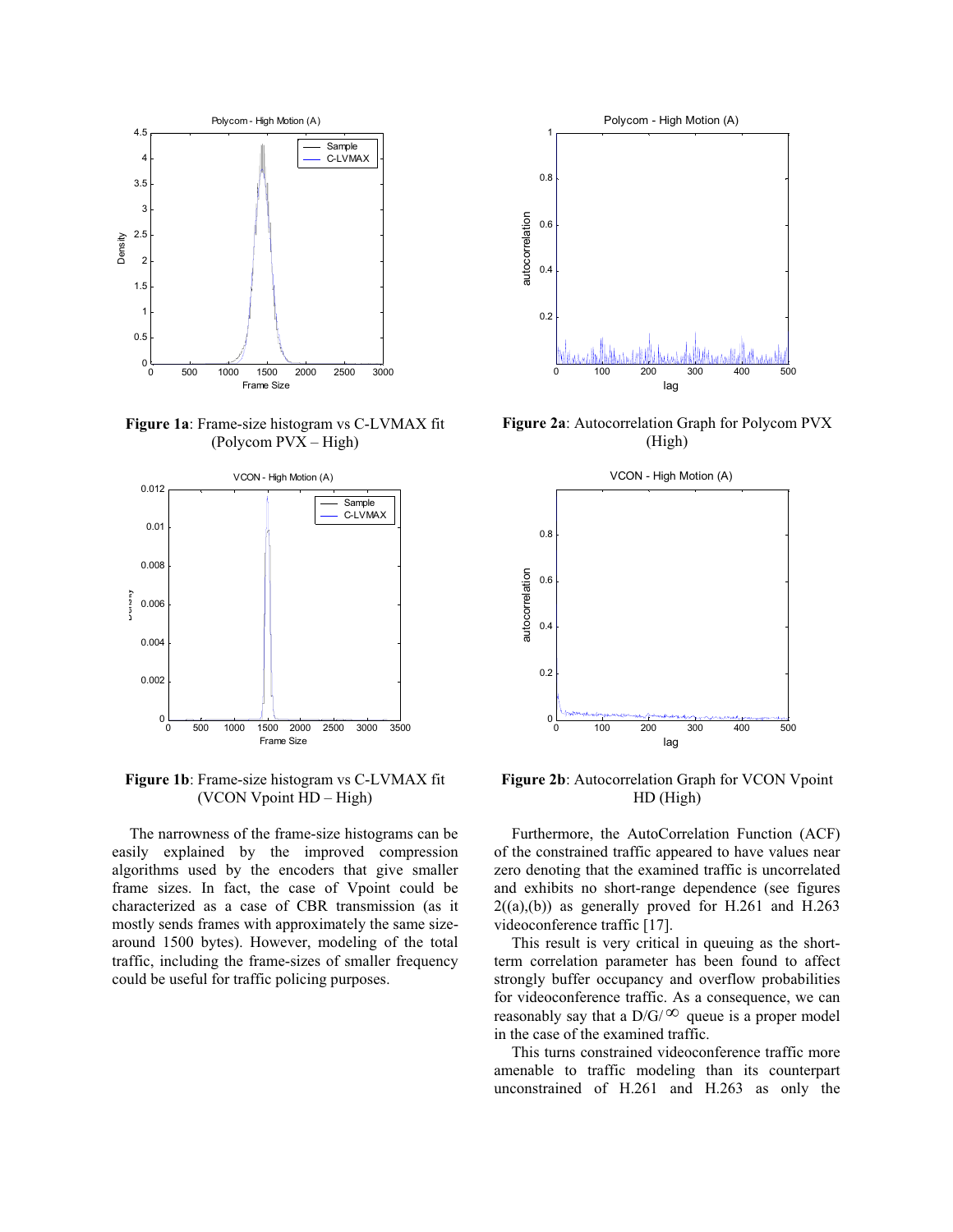parameters of the distribution of the service times are needed to construct the proposed model. The arrivals rate can be easily assumed equal to the video frame rate (from 15 to 30 frames per second).

# **3.1. Fitting of the frame-size frequency histograms of the traces**

For the purpose of fitting the sample frame-size sequence histogram with a theoretical density (to be used as the random generator of the service times of the  $D/G/\infty$  queue), typical moments matching methods were tested for several known densities (i.e. Weibull, Parero, Lognormal, Loglogistic) and failed to be accurate in all cases. To overcome this problem, we followed the approach of histogram-based modeling. Although various histogram-based methods (e.g. [25]) have been tried in literature, as well as maximum likelihood estimations (MLE) can be used, we followed a successful and very simple previous model proposed for H.261 encoded traffic in [25], namely, C-LVMAX. This method relates the peak of the convolution function of the empirical frame-size histogram to the location at which the Gamma density (1) achieves its maximum and to the value of this maximum.

 The Gamma density is given by the following equation.

Gamma: 
$$
f(x) = \frac{1}{\beta \Gamma(\alpha)} \left(\frac{x}{\beta}\right)^{\alpha-1} e^{-\frac{x}{\beta}}
$$
 (1)

where  $\Gamma(\alpha)$  is the Gamma function with parameter  $\alpha$ . The values of the shape and scale parameters of the Gamma density via the C-LVMAX method are derived

from: 
$$
a = \frac{2\pi x^{*2} f^{*2} + 1}{2}
$$
 and  $b = \frac{1}{2\pi x^* f^{*2}}$  where

 $f^*$  is the unique maximum of the histogram's convolution density at  $x^*$ . In Figures  $3(2a)(b)$ cumulative density values of the sample frequency histogram and the Gamma density (C-LVMAX) are compared with Quantile to Quantile plots. It is evident, by these figures, how the C-LVMAX method fit the empirical data.

## **4. Conclusions**

The current study is a contribution of measurement and modeling practical results of H.264 traffic not examined before for talking heads communication. An extensive analysis of the measured data, a careful but simple modeling of the frame-size sequences and the extensive evaluation of the modeling components, led us to the general conclusion that the traffic can be characterized as constrained and that the generated traffic is uncorrelated and can be accurately represented by a  $D/G/\infty$  queue.



**Figure 3a**: Q-Q Plots for Polycom PVX (High)



**Figure 3b**: Q-Q Plots for VCON Vpoint HD (High)

We used the measured data to develop a statistical traffic model for constrained traffic. This model was further validated with different videoconference contents (low motion and high motion). A statistical model for fitting the empirical distribution (C-LVMAX method) was proposed.

Another interesting assumption is that the traffic trends remain invariant when a different network constrained is selected, as evident from the Polycom traces. So, the proposed model for the constrained traffic can be applied without taking into account the specific network constraint.